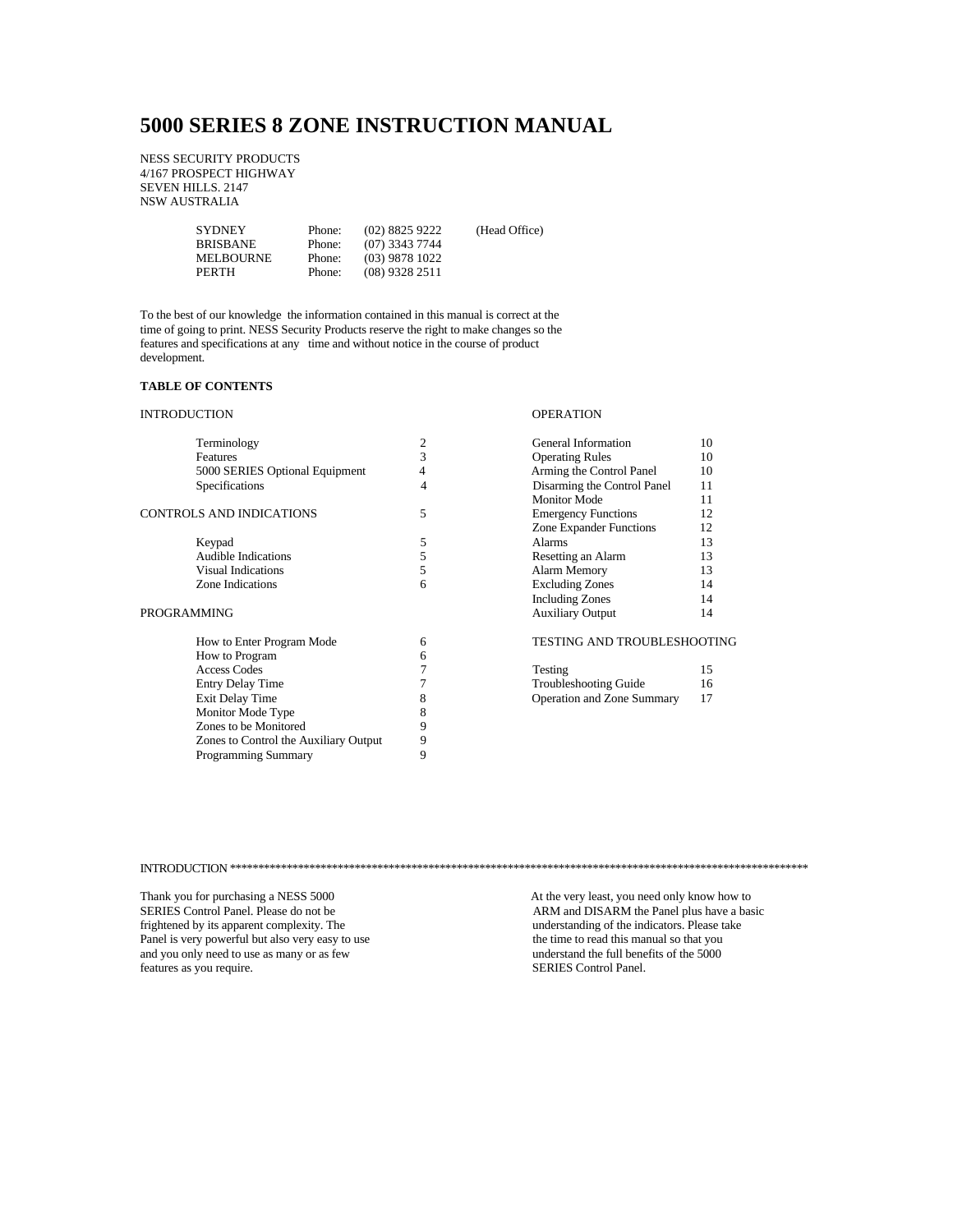## TERMINOLOGY \*\*\*\*\*\*\*\*\*\*\*\*\*\*\*\*\*\*\*\*\*\*\*\*\*\*\*\*\*\*\*\*\*\*\*\*\*\*\*\*\*\*\*\*\*\*\*\*\*\*\*\*\*\*\*\*\*\*\*\*\*\*\*\*\*\*\*\*\*\*\*\*\*\*\*\*\*\*\*\*\*\*\*\*\*\*\*\*\*\*\*\*\*\*\*\*

The microcomputer based 8 Zone CONTROL If you wish to protect one area while you<br>
PANEL forms the heart of your security system
<br>
PANEL forms the heart of your security system

PANEL PANEL forms the heart of your security system and connects to all other equipment. Each selected zones to be Armed while leaving ZONE of the Panel will be connected to one or others Disarmed. more detection devices to protect an area such<br>as the front door, hallway, windows, etc.

The Panel is said to be ARMED when it is set to detect an intruder. At other times it is attempting to disable the security system.<br>DISARMED. Activation of these switches will cause an

Normally a zone is considered SECURED Activation of a detector will cause the zone to If a detector becomes faulty, you can<br>be UNSECURED and may cause an alarm.<br>EXCLUDE the associated zone so that it is be UNSECURED and may cause an alarm.

buttons must be able to generate an alarm at an announce an alarm again. all times regardless of the Panel setting. A zone with this assignment is called a 24 HOUR<br>
The Control Panel is fitted with a STAND-BY<br>
RATTERY to ensure your security system

Panel to enable it to detect intruders and and whenever you Arm the Panel. generate an alarm. After ARMING, the Panel will ignore most detectors for the EXIT DELAY Whenever an alarm occurs, it may be silenced<br>TIME to enable you to depart without triggering by entering an ACCESS CODE, otherwise it TIME to enable you to depart without triggering an alarm. will reset at the end of RESET TIME. All

ignore selected zones for the ENTRY DELAY TIME and will not alarm unless you fail to DISARM the panel during this allowed time.

The Control Panel housing and the metal covers over external sirens are protected by<br>TAMPER switches to detect someone Activation of these switches will cause an instant TAMPER ALARM.

totally ignored and cannot generate an alarm. Detectors such as fire detectors and panic INCLUDING the zone will enable it to generate

BATTERY to ensure your security system continues to operate it the MAINS POWER is Before leaving the premises you must ARM the interrupted. This battery is checked every hour

alarms are stored in MEMORY and may be When you enter the premises the Panel will retrieved at any time by entering MEMORY ignore selected zones for the ENTRY DELAY MODE.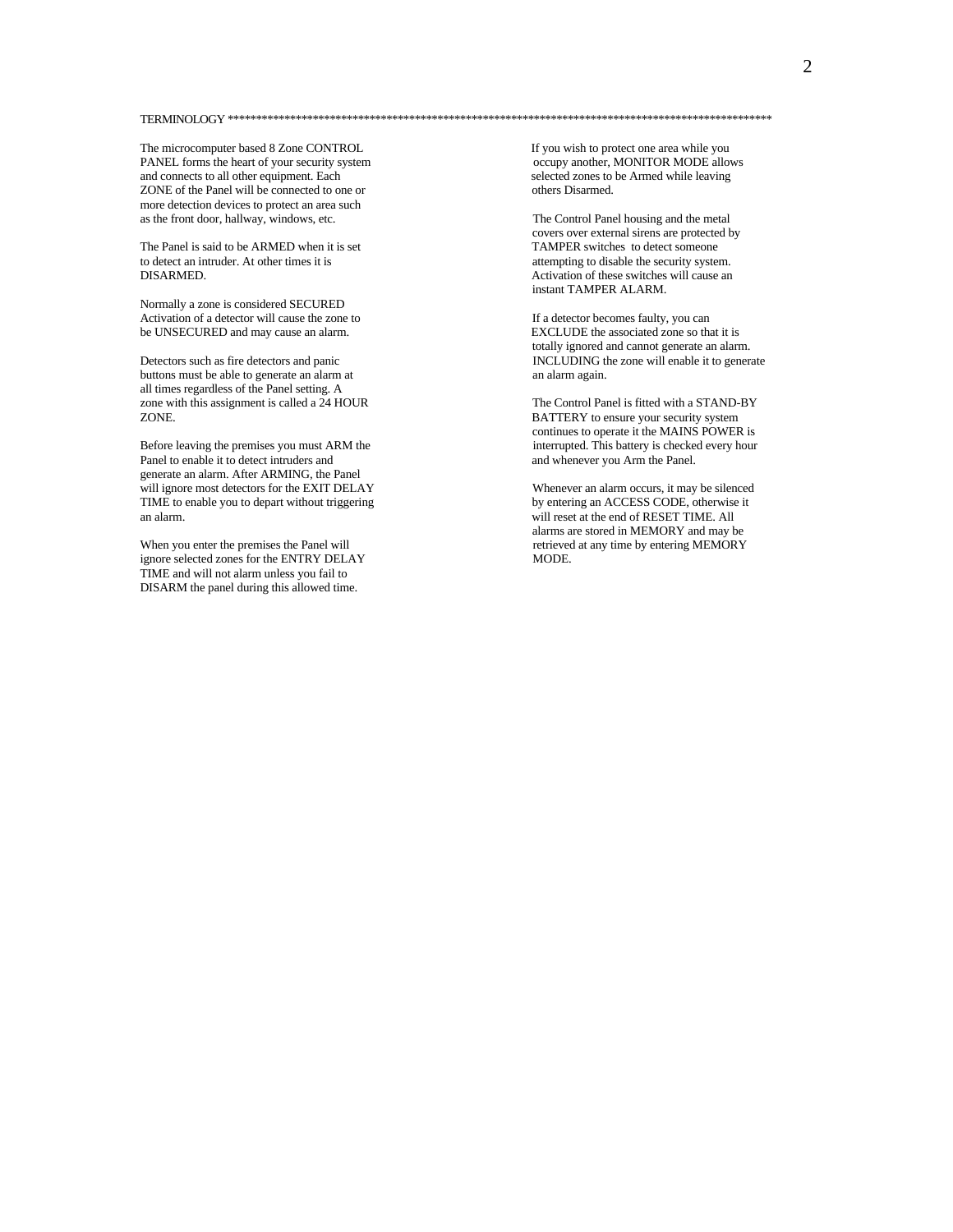Panel is one pan of an integrated range of equipment. zone input circuitry and generates an

4 Access codes.

Monitor mode (partial Arming). Simple operation allows selected zones to be Armed while others are ignored. Ideal earth terminal is provided for extra for monitoring doors and windows protection. while you are safe inside.

Additional security is provided by the various programming options:

- Exclude zones via a code

Special interface to allow the system, even under full alarm<br>
connection of NESS Remote Keypads<br>
conditions connection of NESS Remote Keypads which offer full programmability and operation of the panel from a remote The mains input is constantly

Unique keyswitch input to allow simple remote operation of the Control Panel. Audible warnings to indicate trouble

Easy connection of the 5000 SERIES<br>Satellite Siren to greatly increase the

separate tamper systems - Keypad, Wall, Lid and Panel impact. The panel impact tamper system protects against <br>
intrusion by heavy and the system of the system of the system of the system of the system of the system of the system of the system of the system of the system of the system of the s impacts. These tampers are protected 24 hours a day.

Different siren sound for 24-hour alarms

Outputs are separately fused.

The 5000 SERIES 8 Zone Control Unique dynamic input system which will<br>
Panel is one pan of an integrated range and the state of the detect any component failure of the alarm.

> ALL inputs and outputs are heavily<br>protected against lightning and high voltage power supply transients. An

TRUE DYNAMIC BATTERY TEST under<br>load, every hour and when Arming the panel. Your system will warn you in advance of possible battery failure. - Arm via a code Works irrespective of whether the mains is on or off.

A large 6.5 A-H backup battery and a - Indication of zones that are unsecured 1.4 amp plug-pack transformer provides when arming. The more than sufficient current to maintain the operation and security of the entire

location. monitored. A warning is given when the mains is disconnected.

when Arming.

Satellite Siren to greatly increase the Comprehensive Memory Mode for easy security of your system.<br>
Satellite Siren to greatly increase the Comprehensive Memory Mode for easy retrieval of important events such as retrieval of important events such as Primary Alarms, Secondary Alarms, The Control Panel housing has 4 Tamper Alarms, Low Battery and Mains<br>separate tamper systems - Keypad. Tail. Fail.

stored in secure non-volatile EEPROM.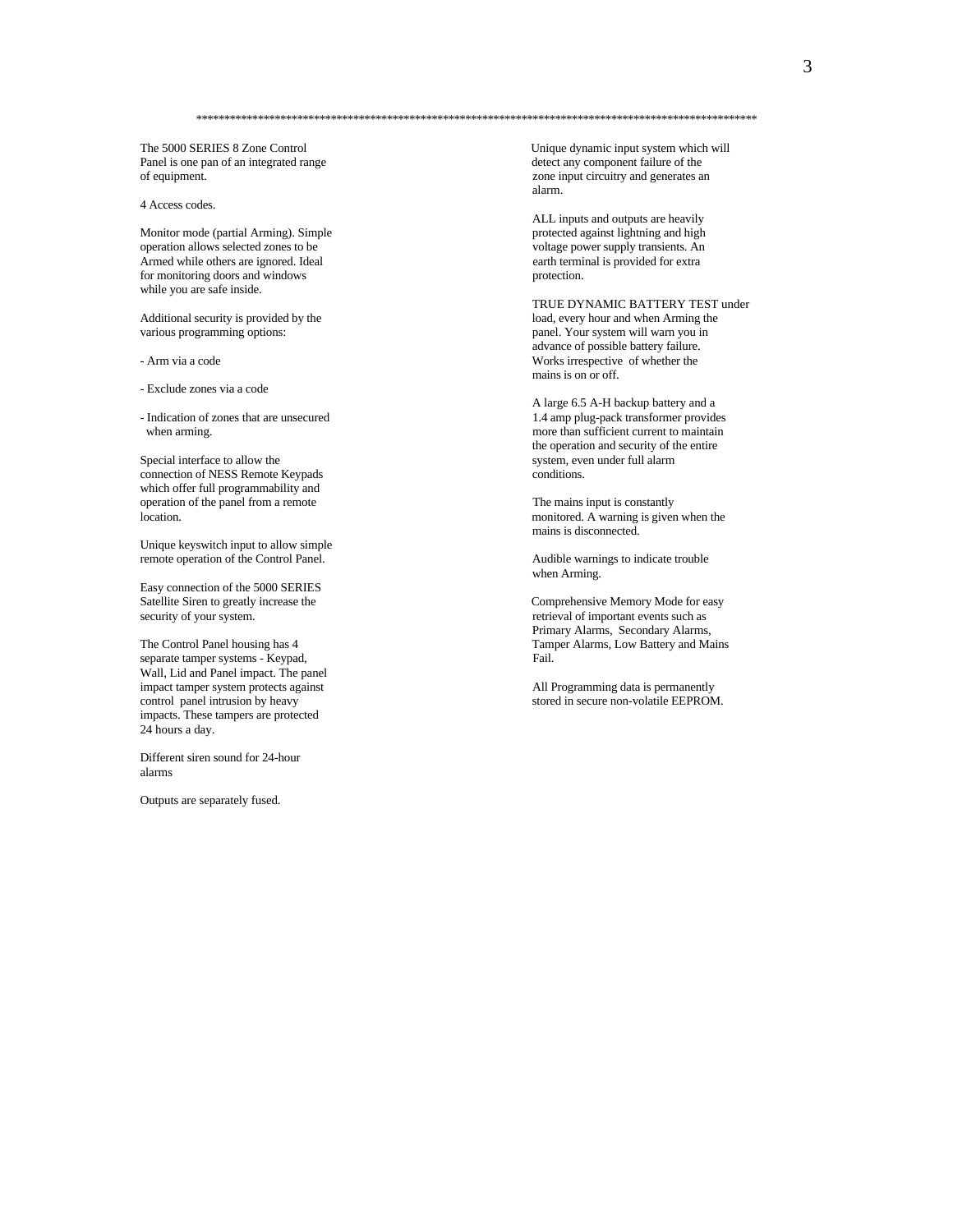## 

The following optional 5000 SERIES equipment is available for use with the 8 zone Control Panel.

## **Remote Intelligent Keypad**

Remote or Intelligent Keypads can increase convenience of operation and security of your system.

## **Remote Keyswitch**

The Remote keyswitch will simplify the operation of the Control Panel it is required.

## **Satellite Siren**

Fitted with its own battery and electronics, a Satellite Siren will operate independently of the control panel if there is any interference to the system wiring.

## **Telephone Auto Dialler**

The Telephone Auto Dialler allows the 5000 SERIES Control Panel to communicate alarms via your telephone line.

## **Dialler Remote Control**

This small hand-held device allows communication and remote control between you at a remote telephone and your Control Panel. Securitel is a Trademark of Telecom Australia.

## 

Construction Dimensions (mm) Weight (with 6.5 AH battery) Plug pack Power supply Quiescent Current **Operating Voltage** Rechargeable Battery **Battery Charge Current Dynamic Battery Test** 

Dynamic Battery Test Low Voltage Fuses  $(5x20$  mm) Zone Inputs Remote Tamper Input Remote Keyswitch / Panic Button Input Remote Keypads' Inputs Intelligent Keypad Outputs **Internal Siren Output External Siren Output** Satellite Siren Output Maximum number of Sirens

Latched Alarm (Strobe) Output Power Output for Optional Equipment **Resetting Alarm Output** 24 hour Alarm Output Monitor Alarm Output **Auxiliary Output** 

233 wide x 300 high x 85 deep. 3.3 kg. Input -240V AC. Output-17V AC. at 1.4A. 13.8 V DC. at 1.25 Amps, current limited. Less than 80 mA. 10 V to 15V DC. 12 V. 6.5AH. 450 mA maximum, current limited. Every hour and when the Panel is Armed. (whether mains power is on or off) 10.7 V with a 5A load. 4 x 1.5A, fast blow. End-of-line resistor  $= 2200$  plus/minus 900 ohms Same as zone input. Same as zone input. Proprietary. Proprietary. Open collector, fused. Open collector, fused. Proprietary. 3 x 8 ohm Ohm speakers (not including Satellite sirens since they have a separate siren driver circuit) 1.5 A at 12 V, open collector, fused. With battery,  $12$  V, 1.5 A, fused. 1.5 A at 12 V, open collector, fused. 100 mA at 12 V, open collector, current limited. 100 mA at 12 V, open collector, current limited. 50 mA at 5 V emitter follower, current limited.

**Securitel Interface Unit** Similar to the Telephone Auto Dialler but provides higher security.

### **Radio Control Equipment**

A Radio Control Receiver can be connected to the Panel to receive signals from Radio Transmitters such as hand-held panic/emergency buttons.

## **Real Time Event Recorder Printer**

This device is connected to the Panel to RECORD and/or PRINT when any activity takes place.

## **Output Expander**

Provides 20 additional outputs for interfacing to other equipment.

## **Zone Expander**

Provides an extra 16 Zones for the Panel.

3mm Polycarbonate.

 $\overline{A}$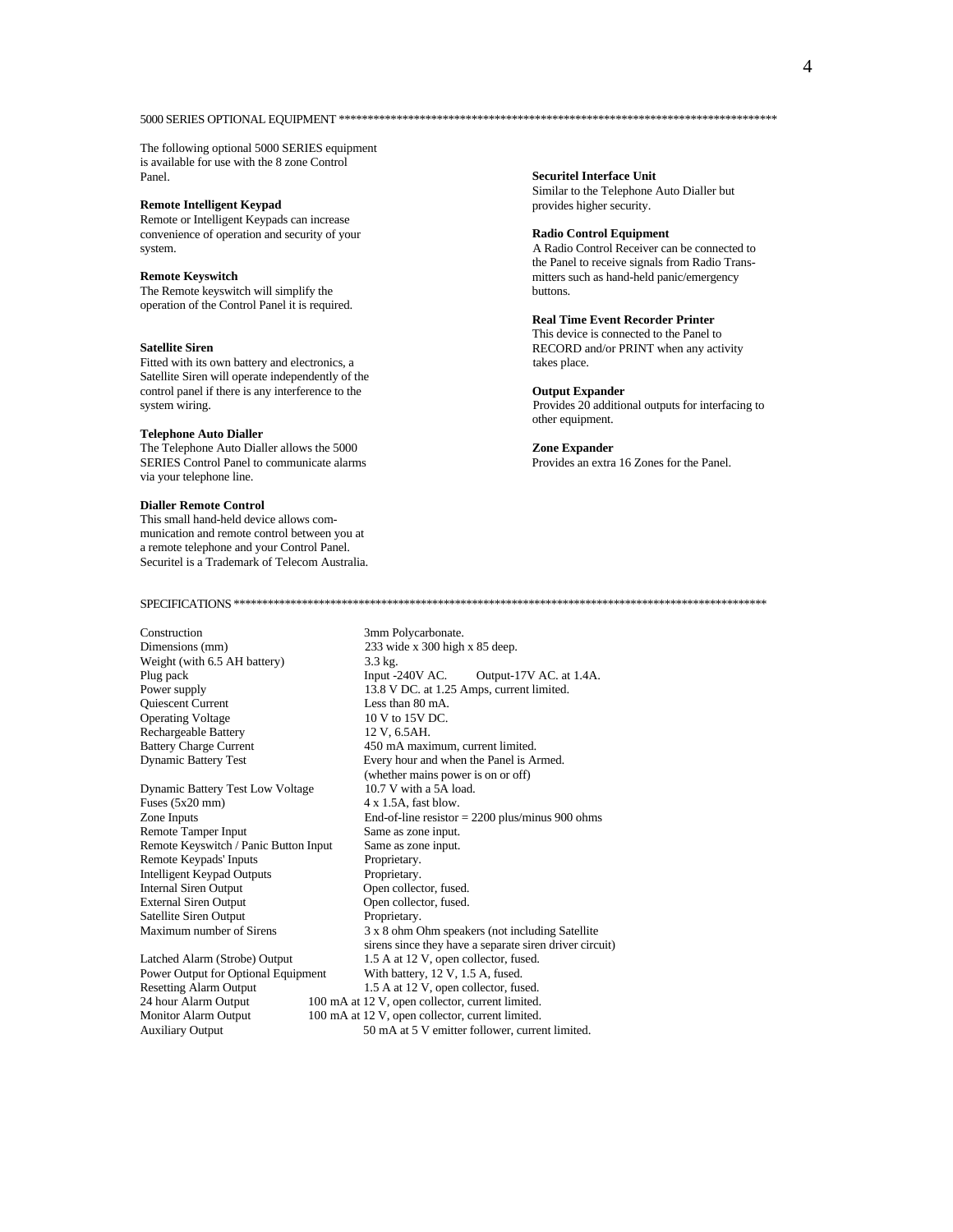## The keypad consists of 12 buttons or keys. Each button of the keypad is used for three. purposes,

- a) to enter a number (eg.  $1,2,3$ ),
- b) to select a client programming option marked in blue (eg. CODE 1),
- c) to select a command marked in white (eg. ARM).

#### **AUDIBLE INDICATIONS** \*\*\*\*\*\*\*

Every time a button is pressed the Panel responds with a very brief beep In acknowledgment.

The beeper is also used to indicate whether the entry was valid or invalid. For example, whenever E is pressed, all the buttons pressed before it are checked to see whether they are valid. If they are valid, the response will be 3 short beeps.

If they are invalid (or incorrect) the response will be 1 long beep and they will be ignored.

## **VISUAL INDICATIONS**

The panel has 16 indicator lights surrounding the keypad. Each light has three basic states to indicate function. These are: ON, OFF, FLASHING

| <b>ARMED</b><br><b>MONITOR</b>    | <b>ON</b> The panel is Armed<br><b>FLASHING</b> The panel is in Monitor Mode                                                                       | <b>OFF</b> The panel is Disarmed                                                                                                                                                                                                         |
|-----------------------------------|----------------------------------------------------------------------------------------------------------------------------------------------------|------------------------------------------------------------------------------------------------------------------------------------------------------------------------------------------------------------------------------------------|
| <b>ALARM</b><br><b>MEMORY</b>     | <b>ON</b> Memory mode is selected<br><b>FLASHING FAST</b> An alarm has occurred                                                                    | <b>OFF</b> No alarms<br>FLASHING SLOW An alarm is stored in memory                                                                                                                                                                       |
| <b>ZONE</b><br><b>EXCLUDED</b>    | <b>ON</b> The panel is in EXCLUDE mode<br><b>FLASHING</b> Zone(s) have been EXCLUDED                                                               | <b>OFF</b> No zones are EXCLUDED                                                                                                                                                                                                         |
| PROGRAM                           | <b>OFF</b> The panel is in normal operation mode.<br><b>FLASHING SLOW</b> The panel is in installer<br>program mode.                               | <b>ON</b> The panel is in client program mode.<br><b>FLASHING FAST</b> The program memory is faulty.                                                                                                                                     |
| <b>BATTERY</b>                    | <b>ON</b> The panel battery is healthy.                                                                                                            | <b>FLASHING</b> The panel battery is low.<br>(If flashing in unison with the satellite light, the satellite<br>battery is low.)                                                                                                          |
| <b>MAINS</b>                      | <b>ON</b> The mains power is connected and<br>turned on.                                                                                           | <b>FLASHING</b> The mains power is disconnected or<br>turned off.                                                                                                                                                                        |
| <b>TAMPER</b><br><b>SATELLITE</b> | <b>OFF</b> The control panel and satellite siren tamper<br>are secure and satellite siren battery is healthy.                                      | <b>FLASHING</b> The panel or satellite siren tamper are<br>unsecured. If flashing in unison with the battery light,<br>the satellite battery is low.                                                                                     |
| <b>LINE</b><br><b>EXPAND</b>      | <b>OFF</b> The dialler is inactive<br>FLASHING SLOW The dialler senses a phone<br>line fault or a failure to communicate with the<br>base station. | ON The dialler has seized the phone line, a dialler or<br>zone expander option is selected.<br>FLASHING FAST The dialler or zone expander has a<br>System fault, or the dialler cannot store the information<br>just programmed into it. |
|                                   | <b>FLASHING</b> at the incoming call rate. The dialler is detecting an incoming call.                                                              |                                                                                                                                                                                                                                          |

The PROG (or P) button is used to begin any programming sequence.

The END (or E) button is used in all cases to signify the end of the button sequence just pressed.

At other times, the beeper will sound various warnings such as 10 beeps for a low battery.

When Arming the Panel, 1-8 beeps will indicate that a zone is unsecured, eg. Zone 3 will be indicated by 3 long beeps.

A continuous tone on Arming indicates a Tamper or 24-Hour zone is unsecured. During Entry time, it indicates that an alarm has occurred.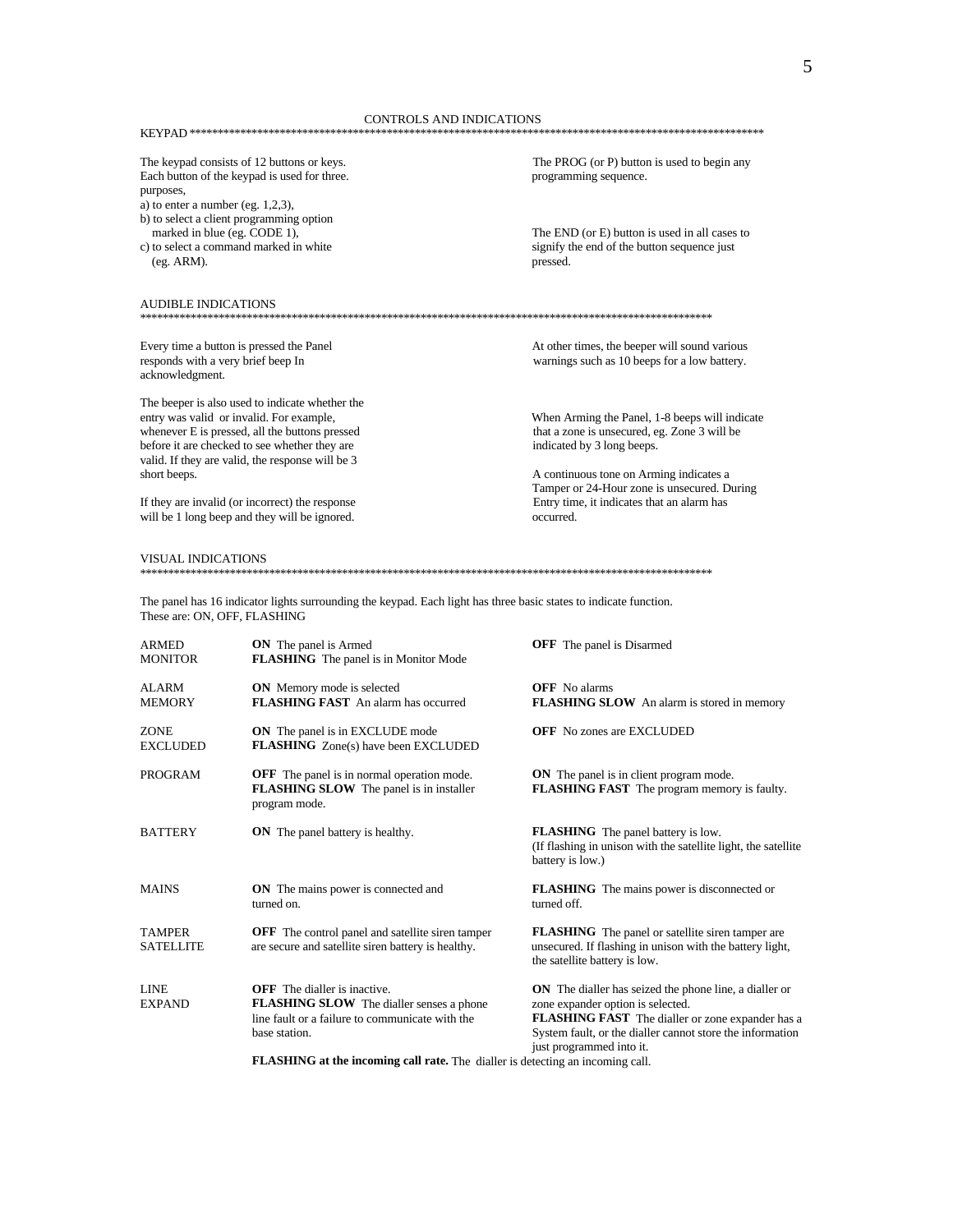There are 8 Zone indicator lights above the keypad. In normal operating mode they show the following states:

**OFF** Zone secured

ON Zone unsecured

FLASHING FAST Primary alarm ie. indicates the first zone to become unsecured and cause the alarm.

FLASHING SLOW Secondary alarm - ie. indicates those zones that have become unsecured during the Alarm Reset time.

As explained elsewhere in this manual, these zone lights are used to indicate other information in the Memory, Exclude, Monitor, Installation and Client Program modes

## **PROGRAMMING**

#### HOW TO ENTER PROGRAM MODE

The program Mode is entered whenever programming options are to be changed.

**IMPORTANT: The Control Panel will** automatically exit the Program Mode if no keys are pressed within a two minute period.

## **HOW TO PROGRAM**

Programming the NESS 5000 SERIES 8 zone Control Panel is achieved via the keypad on the front. Every time a button is pressed, the panel responds with a very brief beep in acknowledgment. Each button is used for three purposes,

a) to enter a number (eg.  $1,2,3$ ),

b) to select a programming option

c) to select a command (eg. ARM).

Note: that programming options can only be selected whilst in PROGRAM mode

Programming of options can be carried out in any order.

All Programming follows this pattern

Select your option and VIEW the current value

(PROG) (OPTION) (END)

TO ENTER PROGRAM MODE. PRESS

(PROG) (MASTER CODE) (END) The Program light will be illuminated.

The PROG or P button is used in the selection of PROGRAM mode, and thereafter in the selection of the option to be programmed.

The END or E button is used in all cases to signify the end of the button sequence just pressed.

Visual feedback of the options programmed is achieved by illuminating the zone indicator lights or flashing the BATTERY/MAINS light. The particular type of indications are described with the setting of each option in the following pages.

ENTER the new value(s)

(VALUE) (END)

One long beep indicates an invalid entry.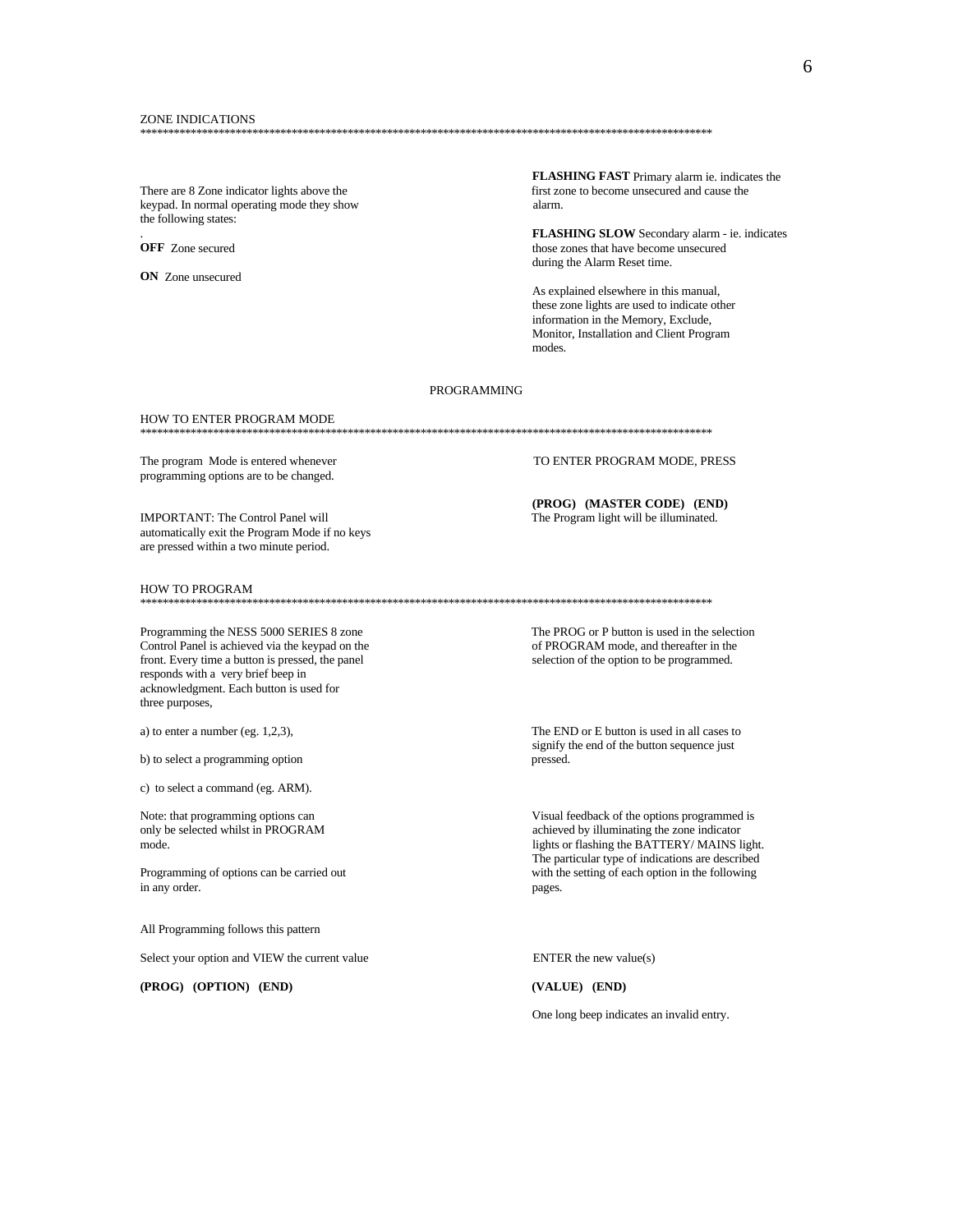The control Panel may be programmed with up to 4 separate Access Codes. Therefore each user may be allocated with their own unique code for higher security.

## **REMEMBER**

Access CODE 1 (master code) MUST be programmed.

All codes must contain a minimum of 3 digits to a maximum of 6 digits and must not begin with a zero.

Codes 2,3 and 4 are optional.

A code may be cancelled by beginning the code with zero.

As a security measure, the existing code will not be displayed and the new code must be entered twice. If the second entry differs from the first, the existing code will remain unchanged.

## To input Code 1 ENTER

## $(PROG) (1) (END) (____ ) (END) (____ ) (END)$

 $(\_ \_ \_ \_ )$  Represents the numbers required as the code.

To input Code 2 ENTER

(PROG) (2) (END) (\_\_\_\_) (END) (\_\_\_\_) (END)

 $(\_ \_ \_ \_ )$  Represents the numbers required as the code.

Access Codes 3 and 4 are programmed as above.

### ENTRY DELAY TIME

The Entry Delay Time is the time the Control Panel gives you to disarm the Panel after a delay zone is unsecured.

For maximum security, the Entry Delay Time should be as short as possible.

The Entry Delay Time can be set to a minimum of 1 second up to a maximum of 99 seconds.

To VIEW the Entry Delay Time ENTER (PROG) (5) (END)

1) To program code 1 to be, say, 3456, then enter:

P 1 E 3456 E 3456 E

2) To program code 2 to be, say, 9765, then enter:

P 2 E 9765 E 9765 E

3) To CANCEL code 2, then enter:

P 2 E 09765 E 09765 E

1. To view the current Entry Delay Time, enter:

P<sub>5</sub>E

2. The value programmed will be displayed via the zone  $(1-8)$ , battery  $(9)$  and mains  $(0)$ lights. The display of the current value must be complete before a new value can be entered.

3. To change the current value to say, 10 seconds enter:  $10E$ 

Zone 1 light will flash on for 1 second followed by the MAINS light (0) to indicate the new value

To CHANGE the Entry Delay Time ENTER (VALUE) (END)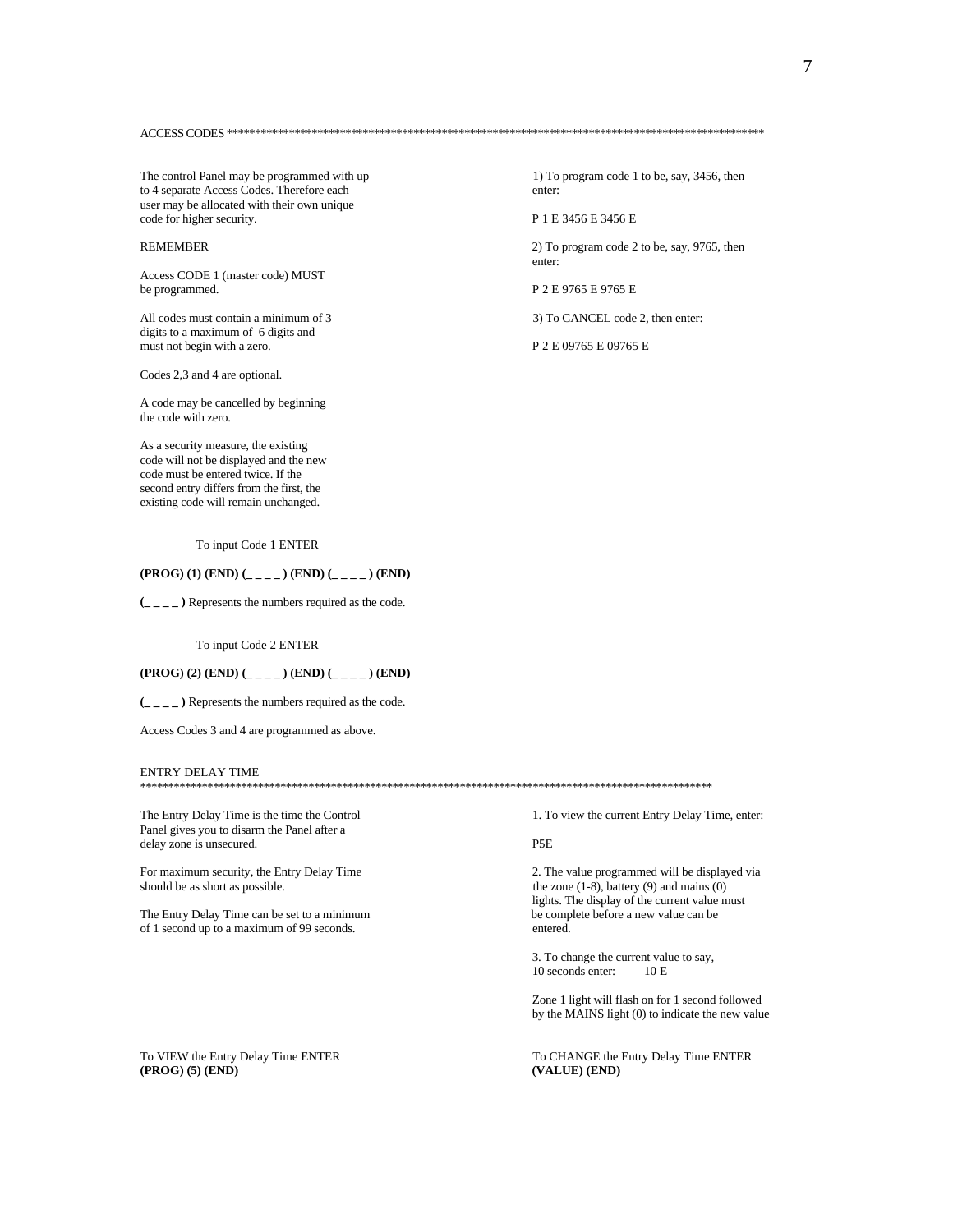#### **EXIT DELAY TIME**

The Exit Delay Time is the time the Control Panel gives you to secure and depart the premises after the Panel is Armed.

The Exit Delay Time should be just long enough to allow departure comfortably without rushing and making mistakes.

The Exit Delay Time can be set to a minimum of 1 second up to a maximum of 99 seconds.

## To VIEW Exit Delay Time ENTER (PROG) (6) (END)

**MONITOR MODE TYPE** 

The 8 zone Control Panel provides an unique Monitor mode to ensure your security even while the Panel is disarmed and the premises are occupied.

Typically, Monitor mode is used to monitor the perimeter zones (doors, windows) of a house while the occupants are at home or to monitor entry through front doors or fire doors in shops and offices while the premises are in use.

You can program which zones are to be monitored as well as select 1 of 4 different types of Monitor alarms.

To VIEW Monitor Mode Type ENTER (PROG) (7) (END)

1. To view the current Exit Delay Time, enter:

## $P$  6E

2. The value programmed will be displayed via the zone  $(1-8)$ , battery  $(9)$  and mains  $(0)$ lights. This display of the current value must be complete before a new value can be entered.

3. To change the current value to say, 80 seconds enter 80 E

Zone 8 light will flash on for 1 second followed by the MAINS light (0) to indicate the new value

## To CHANGE Exit Delay Time ENTER (VALUE) (END)

The 4 different types of Monitor mode alarms are:

 $1 =$  Beeper warning for the duration of the panel entry time, then full siren alarm. Used for perimeter protection.

 $2 = Beeper$  and siren operate for 2 seconds only. Use this for medium security warnings or as a walk test mode.

 $3 =$  Full siren alarm immediately. Use this for high security, such as monitoring fire doors etc.

 $4 =$  Zone number is beeped out only. Use this for door opened warning.

To select, say, Monitor mode 3, enter:

**P7E 3E** 

When the above option is programmed into the panel, zone light 3 will flash on for 1 second.

Talk to your security installation company about your specific requirements.

To CHANGE Monitor Mode Type ENTER (VALUE) (END)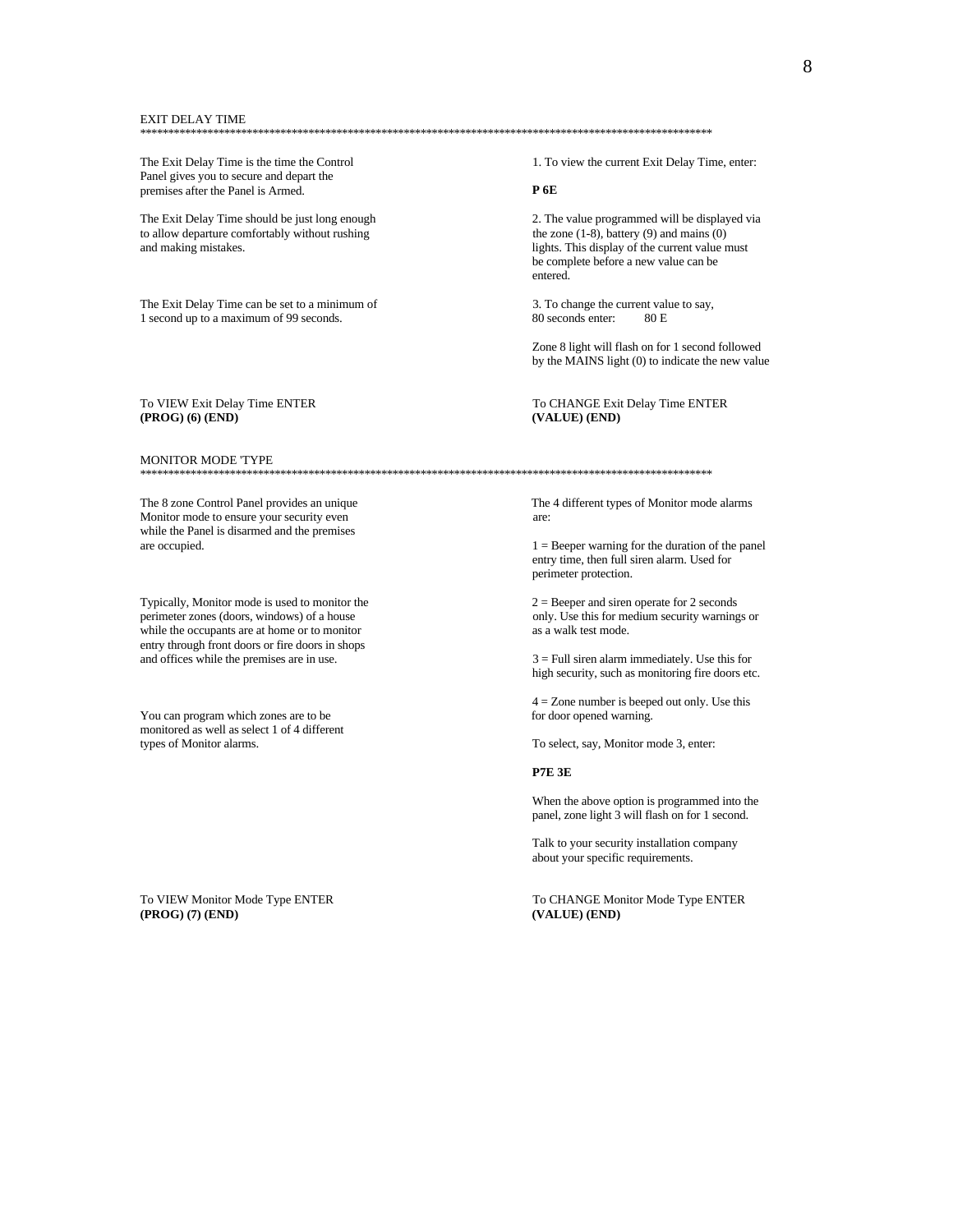### ZONES TO BE MONITORED

Any zone can be selected for operation in Monitor mode. However, do not select a zone that has been installed to generate a 24 hour alarm (eg. Fire Detector).

To remove a zone from the Monitor mode selection, re-enter the zone number.

## To VIEW Zones to be monitored ENTER (PROG) (8) (END)

### ZONES TO CONTROL THE AUXILIARY OUTPUT

The 8 Zone Control Panel provides an Auxiliary output which can be turned on and off by ANY selected zones or via the keypad. This output can be used for a variety of applications. Talk to your security installation company about your specific requirements.

A zone programmed for Auxiliary will cause the Auxiliary Output to turn on when it becomes unsecured, regardless of whether the Panel is Armed or Disarmed.

To remove a zone from the selection, re-enter the zone number of the zone to be removed.

## To VIEW Auxiliary Zones ENTER

## $(PROG) (9) (END)$

PROGRAMMING SUMMARY

To program, say, zones 3 and 4 to be Monitor zones, enter,

P8E 2E 3E 4E

As each zone is programmed, the corresponding zone light is illuminated (if it was previously off). If the zone light was previously on, it will be extinguished, thus de-selecting that zone from Monitor mode.

To CHANGE zones to be monitored ENTER (ZONE NUMBER) (END)

### 

To program, say, zones 4, 6 and 8 to control the Auxiliary Output, enter:

## P9E 4E 6E 8E

As each zone is programmed, the corresponding zone light is illuminated (if it was previously off). If the zone light was previously on, it will be extinguished, thus de-selecting that zone.

The output can also be turned on or off (toggled) by pressing 9 E while Disarmed or in Monitor mode.

## To CHANGE Auxiliary Zone(s) ENTER.

## (ZONE NUMBER) (END)

| <b>DESCRIPTION</b>      | <b>OPTION</b>                          | <b>DEFAULT</b> | PROGRAMMED |
|-------------------------|----------------------------------------|----------------|------------|
| Code 1                  | PIE code E code E                      |                |            |
| Code 2                  | $P2E$ code E code E                    |                |            |
| Code 3                  | <b>P3E</b> code <b>E</b> code <b>E</b> |                |            |
| Code 4                  | $P4E$ code E code E                    |                |            |
| <b>Entry Delay Time</b> | <b>P5E</b> time <b>E</b>               | 20 secs        | $(1-99)$   |
| Exit Delay Time         | <b>P6E</b> time <b>E</b>               | 60 secs        | $(1-99)$   |
| Monitor Type            | $P7E$ type $E$                         | Type 2         | $(1-4)$    |
| <b>Monitor Zones</b>    | <b>P6E</b> zone <b>E</b>               | All Zones      | $(1-8)$    |
| <b>Aux Output Zones</b> | <b>P9E</b> zone <b>E</b>               | All Zones      | $(1-8)$    |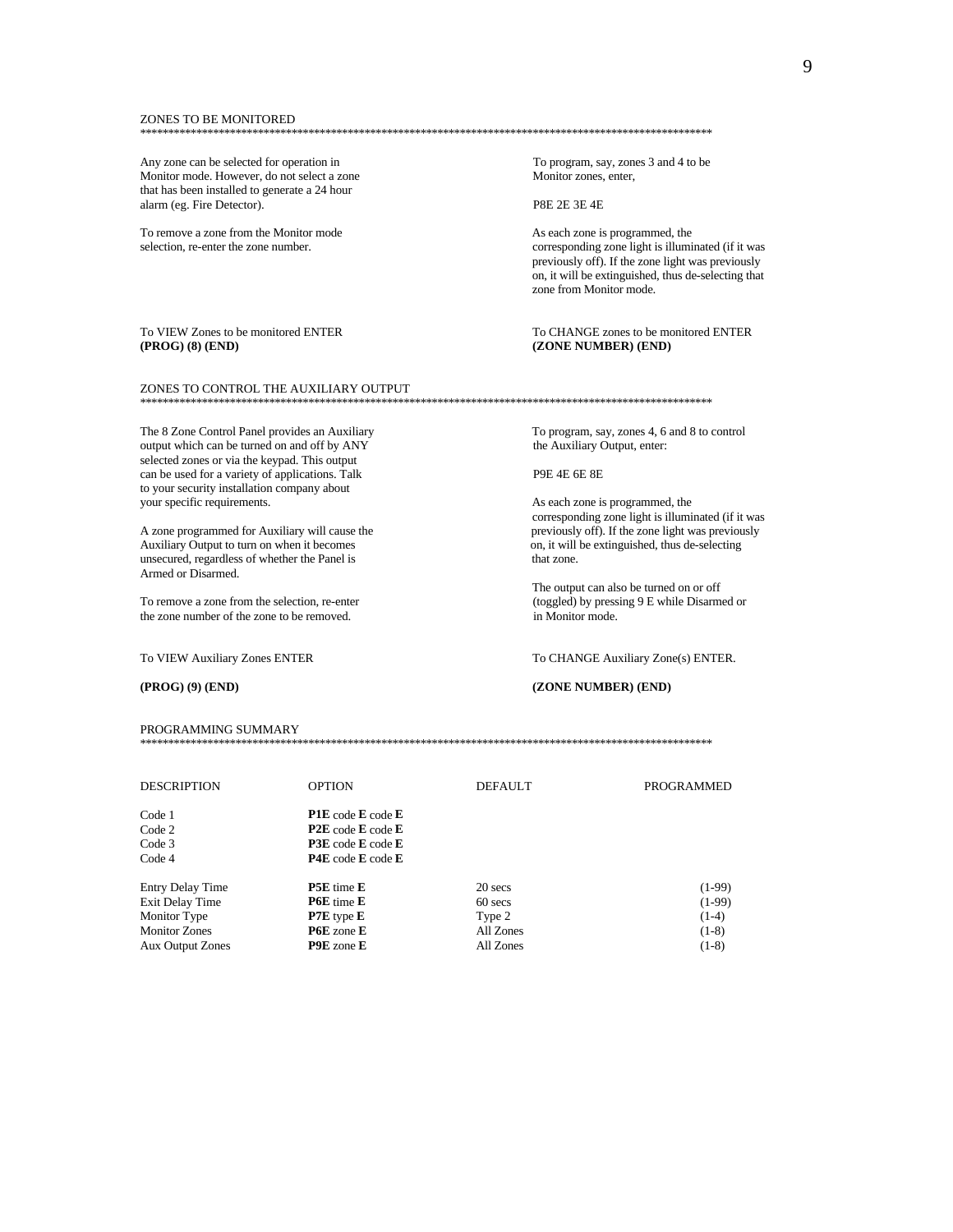## **OPERATION**

### **GENERAL INFORMATION**

the selected options and equipment.

This section describes the operation of a typical Control Panel installation. Keep in mind that your installation may vary depending on

The operating instructions which follow will endeavour to cover the most common options. If you have any doubts speak to your Installer.

#### OPERATING RULES

The various operations that can be performed are indicated in white on the top of the relevant buttons, (eg. memory).

Generally, the Panel will be in the Disarmed, Armed or Monitor modes which provide different levels of security for your premises.

Three other temporary modes, Program, Memory and Exclude, allow you to perform various operations. The Panel will automatically exit from these temporary modes it you do not press any buttons on the keypad within a 2 minute period.

### ARMING THE CONTROL PANEL

The Control panel must be ARMED prior to vacating the premises in order to detect intruders.

Ensure that the Panel is not in Program, Memory or Exclude modes.

NOTE: If the panel is already in alarm, you must first silence the alarm before you can Arm.

The Control Panel is normally operated via the keypad on the front of the Panel or the optional Remote Keypad, or the optional Intelligent Remote Keypad.

The optional keyswitch is operated by turning it clockwise (until it stops) momentarily.

If you make a MISTAKE while entering any codes, press the END (E) button and start again.

When you are required to enter your Access code, you are given THREE opportunities to enter it correctly. After the third invalid attempt the alarm is activated (requiring the correct code to silence the alarm). This prevents anyone trying to guess your code by entering random numbers.

There are three methods of Arming the Panel.

a) Normally the panel is ARMED by entering on the keypad  $0\,\mathbf{E}$ 

b) However, your Installer may have programmed the Panel to require the entry of a code to Arm the Panel.  $0$  (CODE) E

c) If the optional keyswitch is connected, this is turned momentarily to ARM the Panel.

1. CHECK that all windows and doors are securely locked.

 $(0)$  (CODE) (END)

 $\alpha$ 3. The ARMED light should be ON and the keypad should beep 3 times.

4. Leave the premises within your Exit Delay Time.

5. At the end of the Exit Delay Time, three beeps will indicate successful Arming.

If something is wrong when Arming the control panel, the normal 3 beeps will be replaced by other warnings;

10 BEEPS Indicates either a Mains fault, Control Panel Battery fault or Satellite Siren Battery fault. LONG BEEPS Warn that a zone is unsecured. Eg. 4 long beeps if zone 4 is unsecured.

CONSTANT TONE Indicates a 24 hour zone is unsecured. (Tamper, Panic or 24 hour zone.)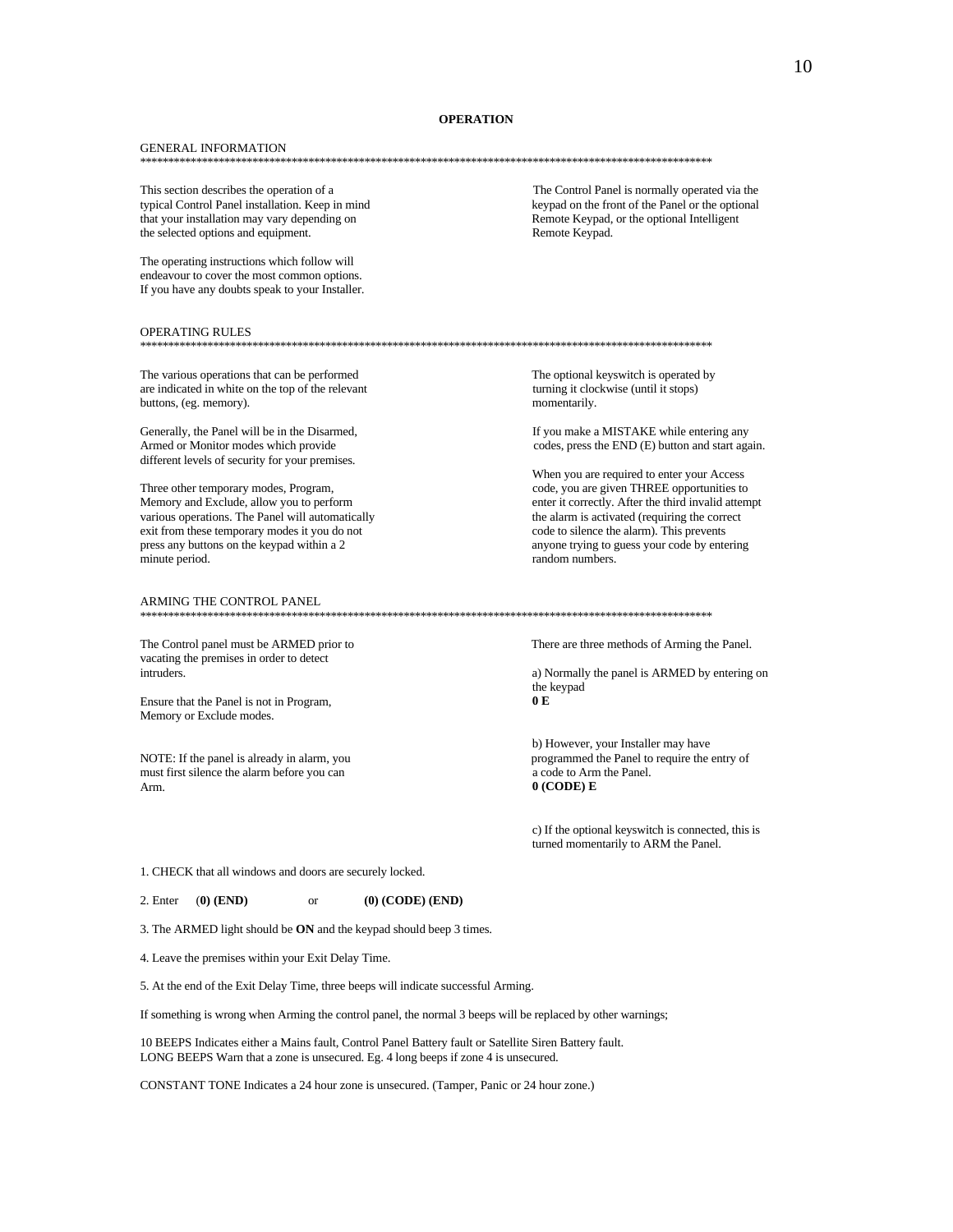SIREN WARNING At the end of the Exit Time, all zones should be secured. If any are unsecured, the siren will sound as a warning to indicate that those zones have been automatically Excluded. For maximum security, you should return, DISARM, check the premises and then ARM again. Continual warnings could mean that a detector is faulty and may have to be manually Excluded. If the Auto Exclude option is disabled, the siren will sound continuously if a zone is unsecured at the end of Exit Time.

DISARMING THE CONTROL PANEL

\*\*\*\*\*\*\*\*\*\*\*\*\*\*\*\*\*\*\*\*\*\*\*\*\*\*\*\*\*\*\*\*\*\*\*\*\*\*\*\*\*\*\*\*\*\*\*\*\*\*\*\*\*\*\*\*\*\*\*\*\*\*\*\*\*\*\*\*\*\*\*\*\*\*\*\*\*\*\*\*\*\*\*\*\*\*\*\*\*\*\*\*\*\*\*\*\*\*\*\*\*\*

a delay zone, the Control Panel responds with Disarm, enter BEEPS AT ONE SECOND INTERVALS as a reminder to Disarm. You then have your **7676 E** programmed Entry Delay Time to Disarm the

a) Entering one of your access codes and END, OR

b) Activating the keyswitch.

If the Panel is not Disarmed by the end of the Entry Delay Time, an alarm will occur. You may still enter your code to silence the alarm.

1. ENTER the protected premises via a DELAY ZONE.

2. LISTEN for the beeps coming from the panel.

3. Enter **(CODE) (END)**

4. The ARMED light should now be extinguished.

A Continuous beep on entry is a warning that an alarm occurred while the Control Panel was Armed, the external strobe light (If fitted) will also be flashing as a reminder. The 1 second entry beeps (not the continuous warning) can be disabled as a function of the installation options.

MONITOR MODE \*\*\*\*\*\*\*\*\*\*\*\*\*\*\*\*\*\*\*\*\*\*\*\*\*\*\*\*\*\*\*\*\*\*\*\*\*\*\*\*\*\*\*\*\*\*\*\*\*\*\*\*\*\*\*\*\*\*\*\*\*\*\*\*\*\*\*\*\*\*\*\*\*\*\*\*\*\*\*\*\*\*\*\*\*\*\*\*\*\*\*\*\*\*\*\*\*\*\*\*\*\*

Monitor mode allows you to ARM selected Monitor mode cannot be selected while in<br>
memory or Exclude modes.<br>
Monitor mode cannot be selected while in<br>
Program memory or Exclude modes. zones while others are ignored. Typically, Perimeter zones (doors and windows) can be Monitored while the occupants are at home. To EXIT from monitor mode, either

To select MONITOR mode, either a) Enter **(CODE)** E to DISARM, OR

b) If you are using a Remote Keyswitch, first Arm the Panel (by turning the keyswitch c) Enter **0E**, or **0 (CODE) E**, to ARM the once), then turn the keyswitch twice within Panel. 2 seconds.

The Control Panel will respond with 3 beeps mode, silence the alarm by entering and the Armed/Monitor indicator will FLASH to **(CODE) E** or activate the keyswitch. indicate that you are in Monitor mode.

a) Press **8E**, OR b) Activate the keyswitch momentarily to DISARM, OR

NOTE: If an alarm occurs, while in Monitor

If an alarm does occur in Monitor mode, the zone light will remain flashing as a memory until you exit Monitor mode.

# Upon entering the protected premises through If one of your codes is, say, 7676 then to

Panel by either: **If you make a mistake in entering your code**, then you must press E and start again. Three<br>incorrect entries will cause an alarm.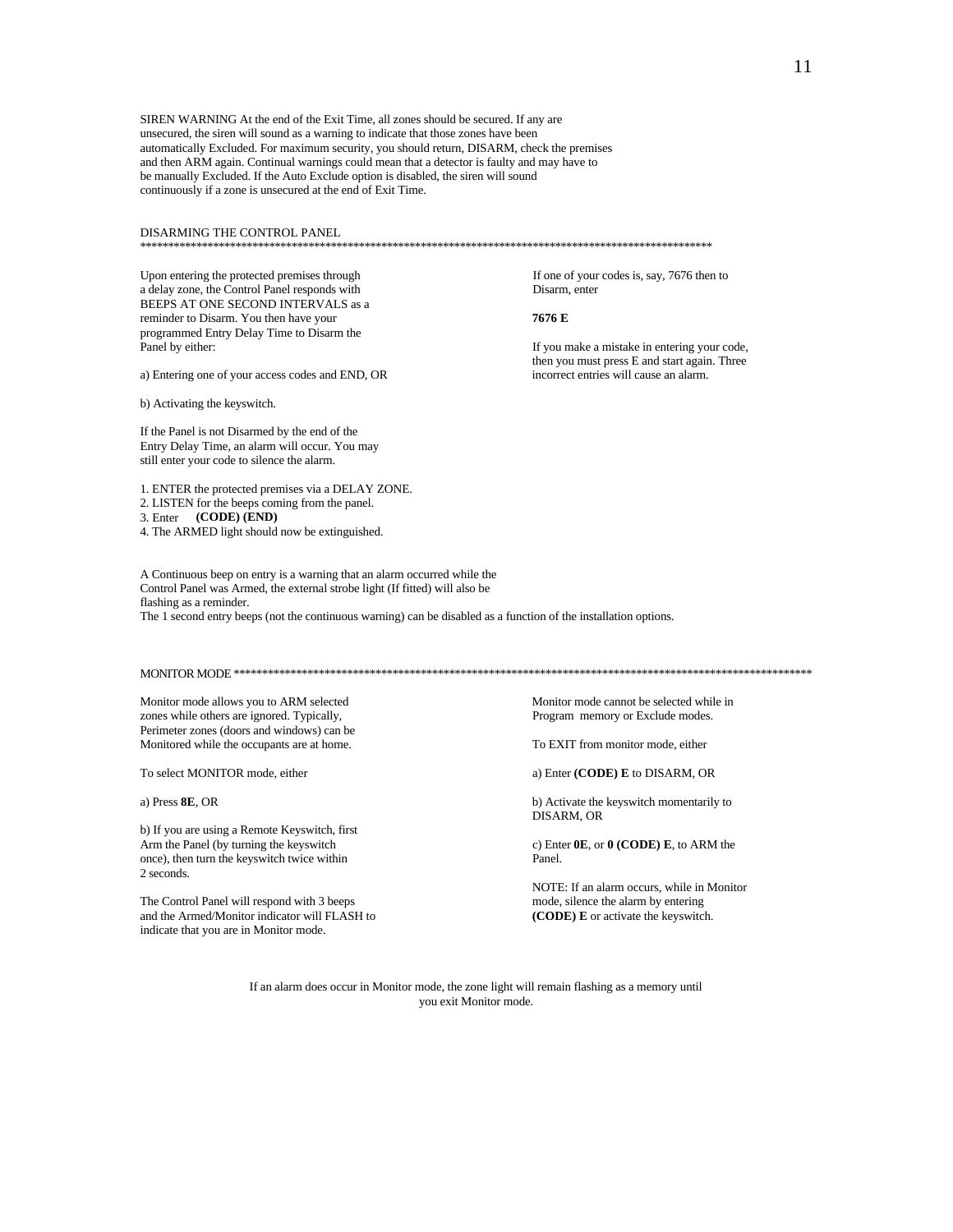### **EMERGENCY FUNCTIONS**

For personal protection, the Control Panel contains an INSTANT panic feature. Panic can be used to;

Scare away intruders inside or outside your premises.

Summon help from friends or neighbours.

Test the operation of the siren.

Three Emergency functions exist:

MEDICAL. A silent alarm that is only used if the Alarm system is monitored remotely (eg. Central Station).

FIRE. An audible alarm that activates sirens and will transmit the alarm signal if monitored remotely (eg. Central Station).

PANIC. This function may have been programmed to be either;

## **EMERGENCY!**

 $3E$ 1 ENTER The siren will sound

(CODE) EThe siren will stop. 2. ENTER

ZONE EXPANDER FUNCTIONS

These buttons are ONLY USED in conjunction with the NESS 5000 Series Zone Expander to address the sixteen additional zones.

 $(4)$  (END) Address first additional bank of 8 zone  $(6)$  (END) Address the second bank of 8 zones

a) Audible - Activates sirens and will transmit the alarm signal if monitored.

b) Silent - Will transmit the alarm signal if monitored remotely.

To activate emergency alarms:

| <b>MEDICAL</b> | enter | 1E |
|----------------|-------|----|
| FIRE           | enter | 2E |
| PANIC          | enter | 3E |

To SILENCE the siren, you must enter: (CODE) E

Panic cannot be used while the Panel is in Program, Memory or Exclude mode

If you have the optional Remote Keyswitch, press the separate panic button fitted above the keyswitch.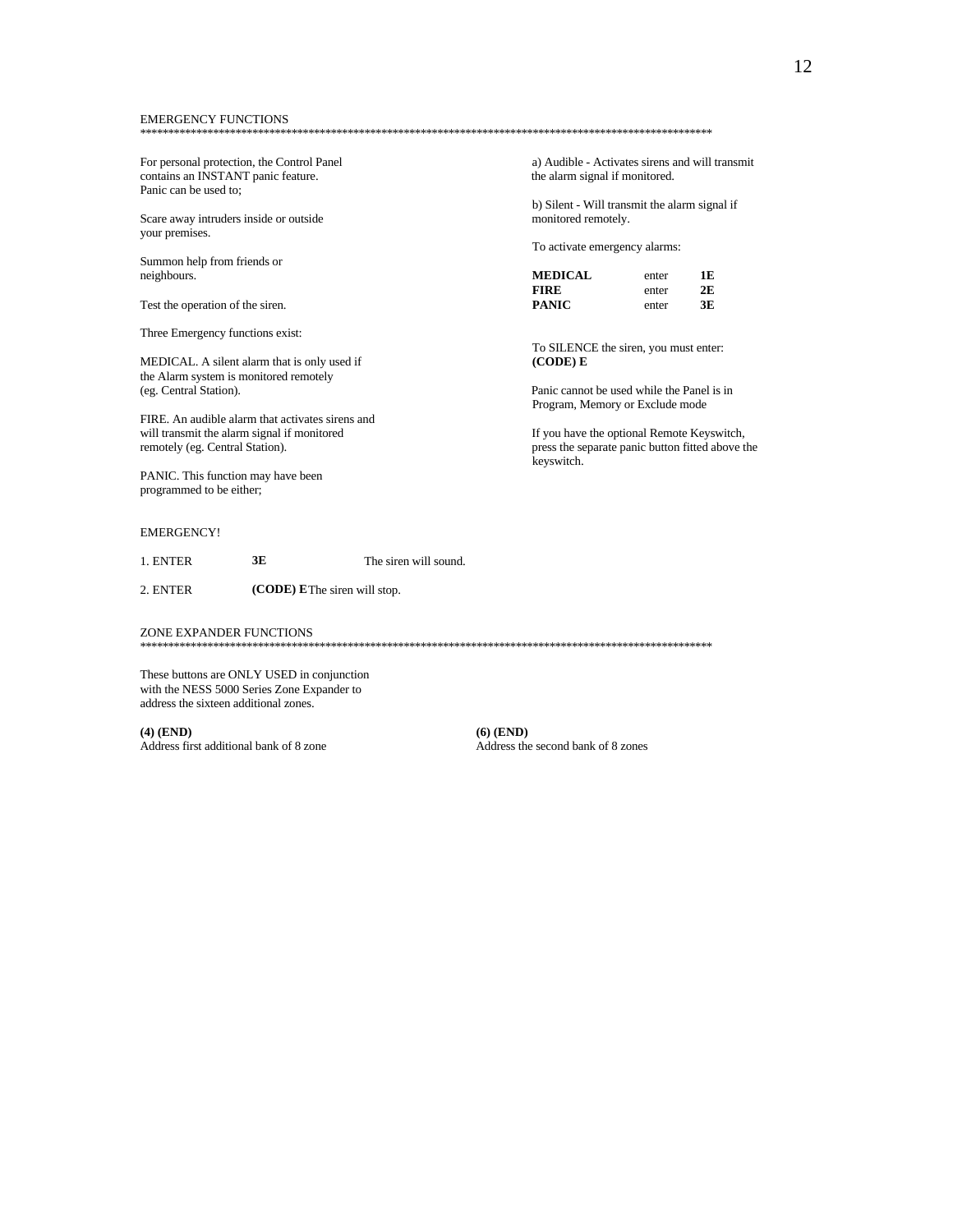| Alarms may be caused by one of the following condition |                                                                                                                                                                                                              |             |                                                                                                                                                                                                                          |                              |              |                                                                                                                                                                                                                                                        |
|--------------------------------------------------------|--------------------------------------------------------------------------------------------------------------------------------------------------------------------------------------------------------------|-------------|--------------------------------------------------------------------------------------------------------------------------------------------------------------------------------------------------------------------------|------------------------------|--------------|--------------------------------------------------------------------------------------------------------------------------------------------------------------------------------------------------------------------------------------------------------|
| ∗                                                      | A Zone has been activated while the Panel was Armed.                                                                                                                                                         |             |                                                                                                                                                                                                                          |                              |              |                                                                                                                                                                                                                                                        |
| ∗                                                      | A Tamper circuit has been activated.                                                                                                                                                                         |             |                                                                                                                                                                                                                          |                              |              |                                                                                                                                                                                                                                                        |
| $\ast$                                                 | A Panic button has been activated.                                                                                                                                                                           |             |                                                                                                                                                                                                                          |                              |              |                                                                                                                                                                                                                                                        |
| $\ast$                                                 | A 24 Hour Zone has been activated.                                                                                                                                                                           |             |                                                                                                                                                                                                                          |                              |              |                                                                                                                                                                                                                                                        |
|                                                        |                                                                                                                                                                                                              |             | All of these can cause your sirens and strobe to operate. Various visual indications relevant to the<br>alarm will be retained in the memory. If this occurs, disarm your Control Panel which will silence and reset the |                              |              | alarm. The cause of the alarm can be identified by entering the Alarm Memory Mode as described under ALARM MEMORY.                                                                                                                                     |
|                                                        | RESETTING AN ALARM                                                                                                                                                                                           |             |                                                                                                                                                                                                                          |                              |              |                                                                                                                                                                                                                                                        |
| button.<br>the keyswitch.                              | Your Panel can be reset and the alarm silenced<br>by entering your <b>CODE</b> followed by the <b>END</b><br>Alternatively, if a keyswitch is installed, the<br>Panel may be reset by momentarily activating |             |                                                                                                                                                                                                                          |                              |              | If you arrive at your premises and find the<br>strobe light flashing (if installed), reset the panel<br>as below. Refer to the description listed under<br>ALARM MEMORY, to help you interpret the<br>flashing lights on the panel and what they mean. |
|                                                        |                                                                                                                                                                                                              |             |                                                                                                                                                                                                                          |                              | Enter        | (CODE) (END)                                                                                                                                                                                                                                           |
| ALARM MEMORY                                           |                                                                                                                                                                                                              |             |                                                                                                                                                                                                                          |                              |              |                                                                                                                                                                                                                                                        |
|                                                        | The 8 Zone Control Panel contains a<br>comprehensive Alarm Memory to show those<br>alarms that occurred while the Panel was last<br>armed. To view the MEMORY display, enter                                 |             |                                                                                                                                                                                                                          |                              | Armed modes. | This Memory display may only be selected<br>while the Panel is In the Disarmed, Monitor or                                                                                                                                                             |
| 5 E                                                    |                                                                                                                                                                                                              |             |                                                                                                                                                                                                                          |                              |              |                                                                                                                                                                                                                                                        |
|                                                        | The Panel will respond with 3 beeps, the<br>ALARM/MEMORY light will be illuminated and<br>the other indicators will change to show the alarms, if any.                                                       |             |                                                                                                                                                                                                                          |                              |              |                                                                                                                                                                                                                                                        |
|                                                        | 1. To View Memory press                                                                                                                                                                                      | $(5)$ (END) |                                                                                                                                                                                                                          |                              |              |                                                                                                                                                                                                                                                        |
| 2. Observe lights,                                     |                                                                                                                                                                                                              |             |                                                                                                                                                                                                                          |                              |              |                                                                                                                                                                                                                                                        |
| 3. To Exit press                                       |                                                                                                                                                                                                              | (END)       |                                                                                                                                                                                                                          |                              |              |                                                                                                                                                                                                                                                        |
|                                                        |                                                                                                                                                                                                              |             |                                                                                                                                                                                                                          |                              |              |                                                                                                                                                                                                                                                        |
|                                                        | The Indicators are used as follows:                                                                                                                                                                          |             |                                                                                                                                                                                                                          |                              |              |                                                                                                                                                                                                                                                        |
| <b>ZONE LIGHTS</b>                                     |                                                                                                                                                                                                              |             | FAST FLASH<br><b>SLOW FLASH</b>                                                                                                                                                                                          | for a secondary alarm,       |              | for a primary alarm, ie. point of entry.<br>ie. other zones entered by the intruder.                                                                                                                                                                   |
| <b>ARMED LIGHT</b>                                     |                                                                                                                                                                                                              |             | <b>FLASHING</b>                                                                                                                                                                                                          | for a Panic or Code alarm.   |              |                                                                                                                                                                                                                                                        |
| <b>TAMPER LIGHT</b>                                    |                                                                                                                                                                                                              |             | <b>FLASHING</b>                                                                                                                                                                                                          | for a Tamper alarm,          |              | ie. Siren Cover, Satellite Siren etc.                                                                                                                                                                                                                  |
|                                                        | <b>BATTERY LIGHT</b>                                                                                                                                                                                         |             | <b>FLASHING</b>                                                                                                                                                                                                          | for a low battery.           |              |                                                                                                                                                                                                                                                        |
| <b>MAINS LIGHT</b>                                     |                                                                                                                                                                                                              |             | <b>FLASHING</b>                                                                                                                                                                                                          | for a Mains failure.         |              |                                                                                                                                                                                                                                                        |
|                                                        | <b>BATTERY &amp; TAMPER LIGHTS</b>                                                                                                                                                                           |             | <b>FLASHING</b>                                                                                                                                                                                                          | for a Satellite low battery. |              |                                                                                                                                                                                                                                                        |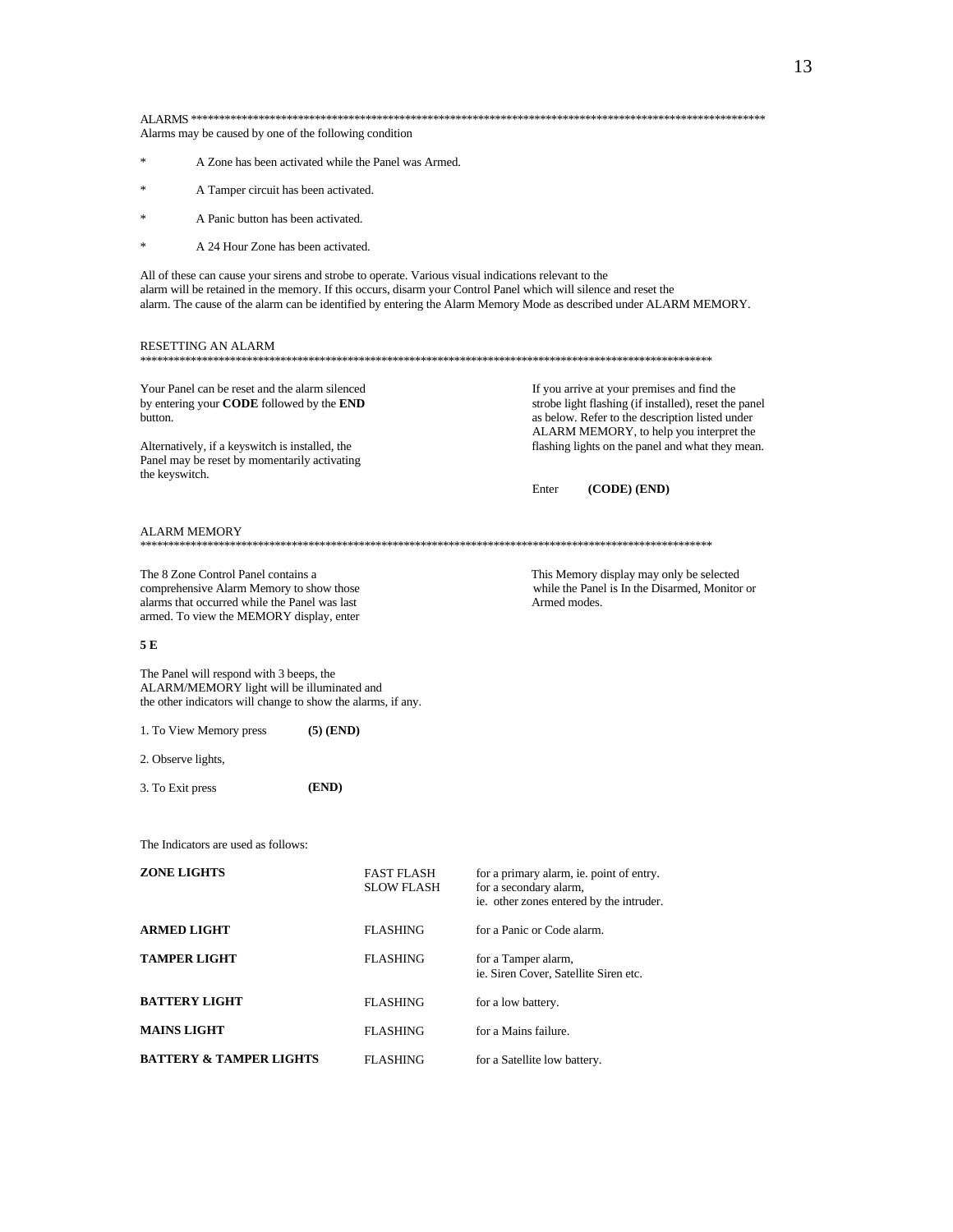#### **EXCLUDING ZONES**

If a detector becomes faulty and cannot be secured when Arming the Panel, then its zone may be excluded, ie. ignored by the system so that it does not generate false alarms. Zones can only be excluded during the EXIT DELAY All the lights will be turned off and then the Zone Excluded light will show a steady light. You may now exclude zones.

To exclude say, zones 4 and 8 after Arming,

**7E 4E 8E E** Zone lights 4 and 8 will turn on.

To enter the Exclude mode, FIRST ARM THE PANEL and then press 7E.

1. ARM the Panel.

 $2$  Press  $(7)$  (END) 3. Enter the zone(s) to be EXCLUDED (ZONE) (END) (ZONE) (END) (END) 4. To Exit and save Exclusion

If you make a mistake, enter the zones number again to remove it from your selection. Zones which you exclude will be indicated by the relevant zone light Showing a steady light in the exclude mode.

Premises can achieve a higher level of security by partially arming the control panel when people still occupy some areas To do this first Arm the Panel and then exclude those zones those zones and depart the premises. The exit delay time will be automatically re- enabled allowing them time to depart.

## **INCLUDING ZONES**

Zones which have been Excluded, may be included while you are in the Armed, Disarm or Monitor modes.

All Excluded zones are automatically Included when the panel is Disarmed. Thus if a detector is still faulty it must be Excluded again.

The main reason for providing the capability to include zones, is to allow an easy means for employees working back to include their own areas on leaving the premises. The Exit Time will re-start automatically.

Pressing 7E will light the zone lights for the zones that have been Excluded.

To Include, say, zones 4 and 8 press, **7E 4E 8E E** Zone lights 4 and 8 will turn off.

1. Press 2. Enter the zone(s) to be INCLUDED 3. To Exit and save Inclusion

 $(7)$  (END) (ZONE) (END) (ZONE) (END) (END)

An attempt to include a zone which has not already been excluded, will result in one long beep and the zone remains unchanged.

If you make a mistake selecting a zone to Include, it is not possible to exclude that zone, without returning to the Exclude Zone option

## **AUXILIARY OUTPUT**

Any or all zones may be assigned to control the Auxiliary Output. While any of these zone(s) are unsecured, the Auxiliary output will be turned on Thus all zones must be secured for the Auxiliary output to be turned off.

By using the keypad it is possible to over-ride the zones controlling the output. If the output is on, press 9E and it will turn off. Press 9E again and it will turn on.

Enter.  $(9)$  (END)

You cannot change the Auxiliary output while in the Program, Memory or Exclude mode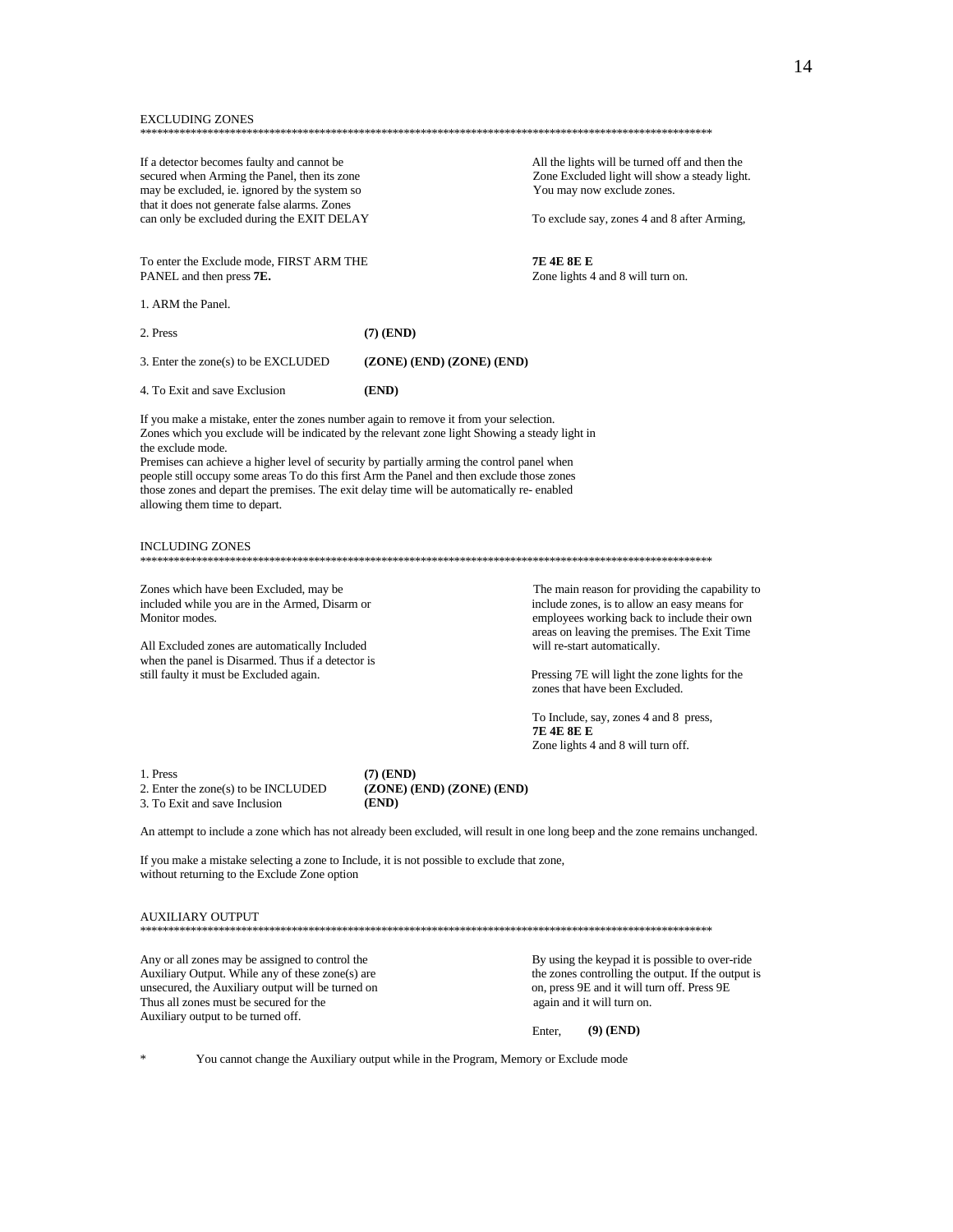TESTING \*\*\*\*\*\*\*\*\*\*\*\*\*\*\*\*\*\*\*\*\*\*\*\*\*\*\*\*\*\*\*\*\*\*\*\*\*\*\*\*\*\*\*\*\*\*\*\*\*\*\*\*\*\*\*\*\*\*\*\*\*\*\*\*\*\*\*\*\*\*\*\*\*\*\*\*\*\*\*\*\*\*\*\*\*\*\*\*\*\*\*\*\*\*\*\*\*\*\*\*\*\*

To ensure the integrity of your security system, WALK TEST it should be checked on a regular basis.

YOU can carry out any of the tests outlined below or engage a qualified Technician from a warning). licensed Alarm Company to carry out a more technical assessment according to Australian NOTE: Programming described in steps 14 are<br>Standards AS.2201.1

9.2 MAINTENANCE (extract AS.22O1.1)

9.2.1.1 General Routine maintenance visits to the 2. Select Monitor mode 2 **P 7E 2E**<br>alarmed premises shall be made by an authorised 3. Set all the zones to Monitor zones. alarmed premises shall be made by an authorised representative of an alarm company at a minimum rate of twice per year with no more than 7 months **P 8E 1E 2E 3E 4E 5E 6E 7E 8E.**<br>between visits. (Select only those zones whose light

Remember: If your system is connected to a 4. Exit the client Program mode **PE** Central Monitoring station, please advise them prior to carrying out any of these tests. Ensure that all zones are secured and then,

-ARM Panel. **0E** or **O (CODE) E**.

-Wait for exit time to expire - trigger any the panel. Instant zone and the siren should sound, OR trigger a Delay zone - wait for the entry time to 7. Don't forget to re-program the Monitor expire and the siren should sound the Monitor zones back to the entry time to  $\overline{a}$ 

- Reset the panel **(CODE) E**.

To check correct operation of all zones<br>(indicated by a 2 second siren and beeper

normal default values. Therefore these steps may be bypassed if Monitor mode is not being used and has not been reprogrammed.

9.2.1 Routine maintenance. 1. Enter Program mode **P (CODE) E**

(Select only those zones whose lights are not lit.)

**SIREN TEST** 8E. Select Monitor mode. **8E.** 

- Enter 2 E, Siren will sound Now move around your premises and unsecured each detector in turn. The siren will - To reset siren Enter **(CODE) E**. operate for 2 seconds each time a detector is unsealed.

When you have tested all detectors, check the **SYSTEM CHECK** control panel to ensure that all zone indicators are flashing ie. all zones have been tested.

6. EXIT FROM MONITOR MODE by disarming

mode type, and Monitor zones back to their normal settings.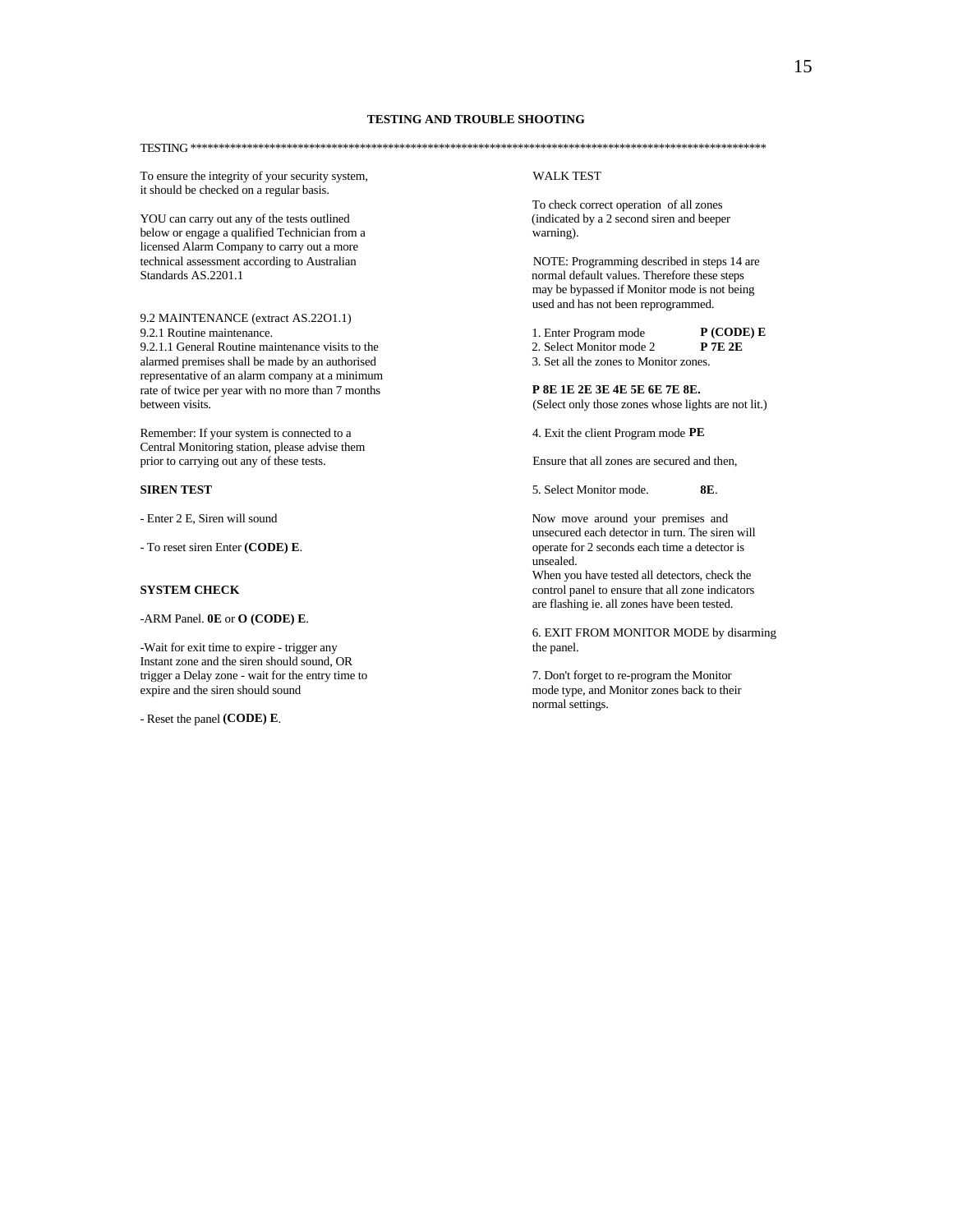### TROUBLE SHOOTING GUIDE \*\*\*\*\*\*\*\*\*\*\*\*\*\*\*\*\*\*\*\*\*\*\*\*\*\*\*\*\*\*\*\*\*\*\*\*\*\*\*\*\*\*\*\*\*\*\*\*\*\*\*\*\*\*\*\*\*\*\*\*\*\*\*\*\*\*\*\*\*\*\*\*\*\*\*\*\*\*\*\*\*\*\*\*\*\*\*\*\*\*\*\*\*\*\*\*\*\*\*\*\*\*

10 Beeps at any time (as above) (as above) (mains / battery light flashing)

1 long beep during keypad Invalid keypad entry. Press END button and reentry. **Example 20** enter.

Siren sounding when sys-<br>
Tamper, panic or 24 hour Reset alarm by entering

Armed/monitor light flash-<br>Monitor mode entered by Exit monitor mode. ing. mistake.

Zone Excluded light flash- A zone has been excluded. Check zone excluded

Alarm memory light flashing. Alarm in memory. Check alarm memory to see

Zone light on or long beeps Zone detection device (eg. Close door or window. Find reed switch, movement detector) unsecured. Number of beeps determine which zone is unsecured.

Constant tone upon Arming.<br>
Tamper, panic or 24 hour<br>
zone unsecured.<br>
Tamper, panic or 24 hour<br>
Stalled), or call Installation

2 second siren at end of Zone unsecured before ex-<br>
exit time.<br>
Pe-enter premises, disarm<br>
exit time.<br>
System, check zone isolate

Constant tone on entering Alarm occurrence since last Check Alarm memory to premises. arming of panel. determine zone at fault.

External strobe light flash-<br>
Alarm occurrence since last Check Alarm memory to<br>
determine zone at fault. ing. arming of panel. determine zone at fault.

tem disarmed. zone activated. code or activating key-

## SYMPTOM POSSIBLE CAUSE CORRECTIVE ACTION

10 beeps upon Arming. Mains power off. Battery Check plug pack is plugged Mains light flashing low. Check plug pack is plugged in and power point on, or Mains light flashing low. In and power point on, or all Installation Company<br>Battery light flashing. In and power point on, or all Installation Company call Installation Company.

stalled), or call Installation Company.

system, check zone isolate memory to determine zone

switch, check panic buttons (if installed), or call Installation Company.

ing. memory. Arm panel with all zones secured.

Tamper light flashing. Tamper unsecured. Call Installation Company.

cause of alarm.